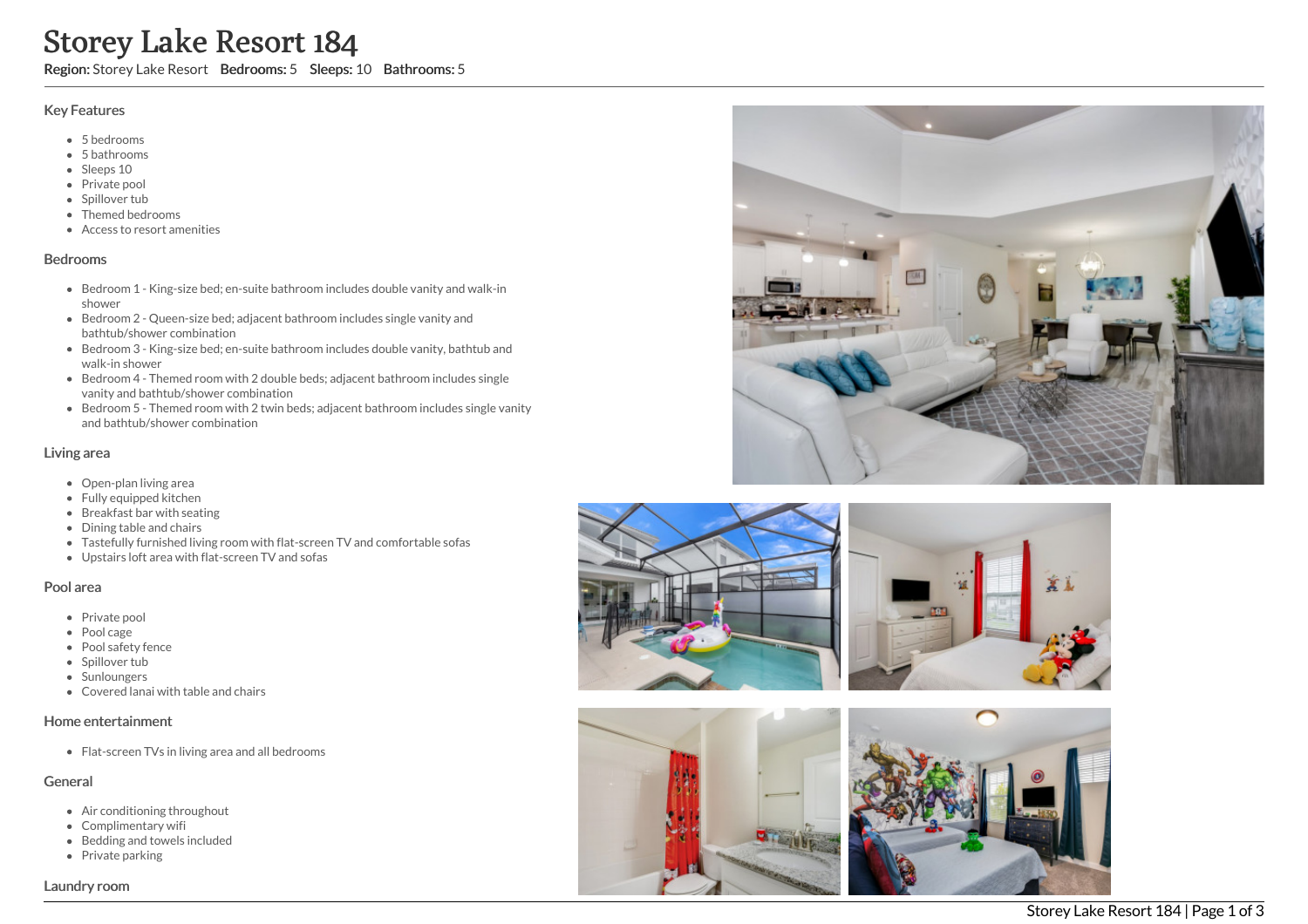- Washer and dryer
- $\bullet$  Iron and ironing board

## Resort facilities

Situated just 17 miles from Orlando International Airport, Storey Lake Resort is ideally located within close proximity to Orlando $\tilde{A}$  $\hat{\alpha}$ , $\tilde{\alpha}$ , $\hat{\alpha}$  major attractions. Guests at this resort can enjoy full access to a range of first-class amenities based around the impressive clubhouse  $\tilde{A} \phi \tilde{a}$ ,  $\tilde{E}$ ce The Hideaway $\tilde{A} \phi \tilde{a}$ ,  $\tilde{a}$ ,  $\phi$ . Here, you will find a 9-hole mini golf course, volleyball courts, a fully-equipped fitness center and kayak rentals. The resort also features a large communal pool and spa, waterslides and a lazy river where guests can enjoy a 5\* poolside dining and drinks service.

- Supermarket 1 mile
- $\bullet$  Shopping mall 2 miles
- Disney World 5 miles
- Seaworld 7 miles
- Universal Studios 10 miles
- Legoland 37 miles
- Airport 17 miles
- Beaches 69 miles



 $\overline{1}$